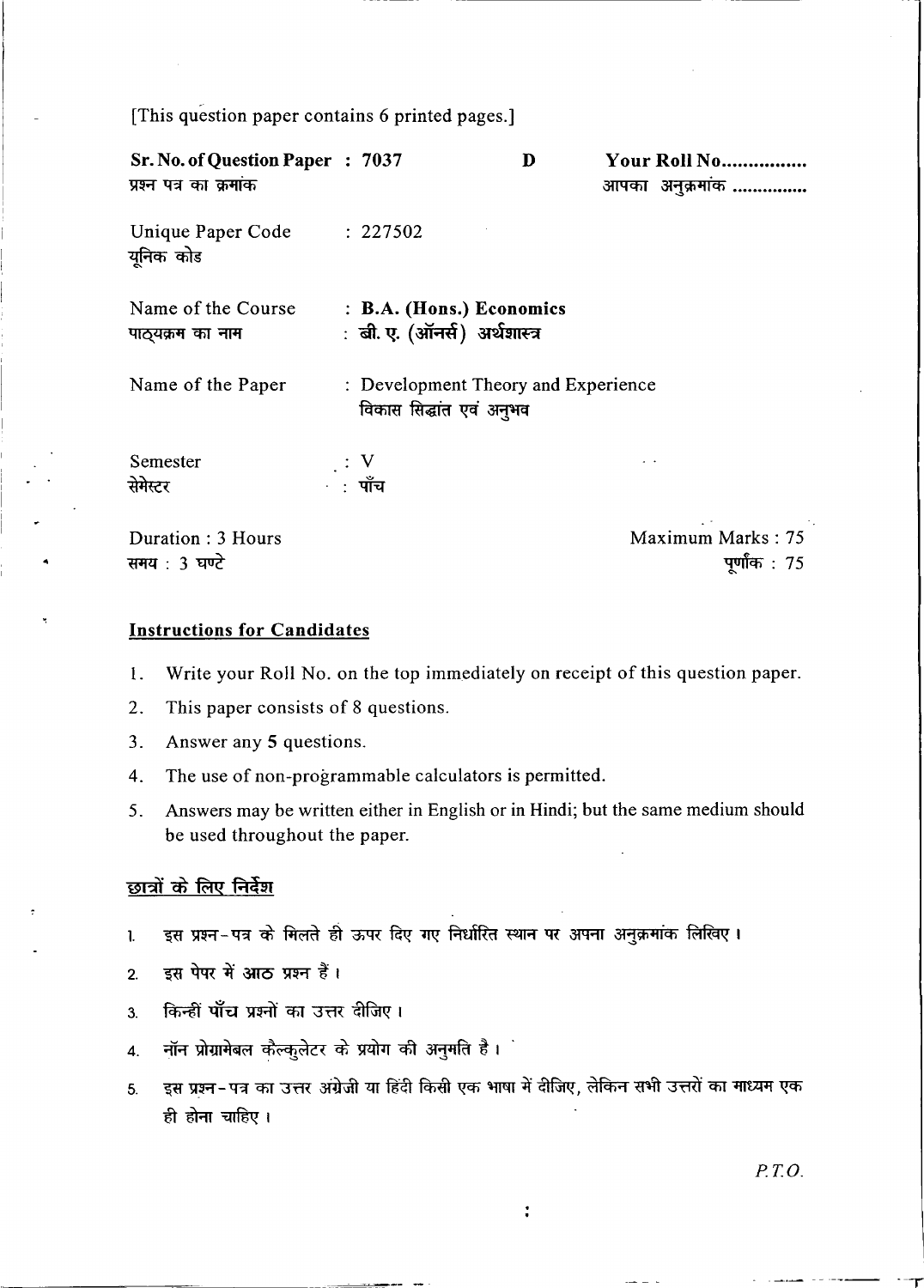- 1. (a) What is a mobility matrix ?
	- (b) Construct an imaginary mobility matrix from a sample of countries that shows no mobility at all.
	- (c) Comparing the growth processes in India and China, can· we say that an authoritarian state is a necessity in the early stages of development ?  $Discuss.$  (4,2,9)
	- (क) एक गतिशीलता मैटिक्स क्या है ?
	- (ख) नमना देशों की एक काल्पनिक गतिशील मैटिक्स का निर्माण करें जो गतिशीलता न दर्शाएं।
	- (ग) भारत और चीन में विकास की प्रक्रिया की तुलना के आधार पर क्या हम कह सकते हैं कि सत्तवादी राज्य विकास के आरम्भिक दौर में आवश्यक है ? वर्णन करें।
- 2. (a) What are the basic structural characteristics of developing counties?
	- (b) How would you evaluate per capita income as an indicator of development ?
	- (c) How, and how far, is the Human Development Index an improvement over per capita income as a measure of development ? (5,5,5)
	- (क) विकासशील देशों के बुनियादी संरचनात्मक लक्षण क्या है ?
	- (ख) विकास के संकेतक के रूप में आप प्रति व्यक्ति आय का मुल्यांकन कैसे करेंगे ?
	- (ग) प्रति व्यक्ति आय की तुलना में मानव विकास सुचकांक विकास के मापक के रूप में कैसे और किस हद तक उन्नत है ?
- 3. Comment on the validity of the following statements, with arguments in support of your answers :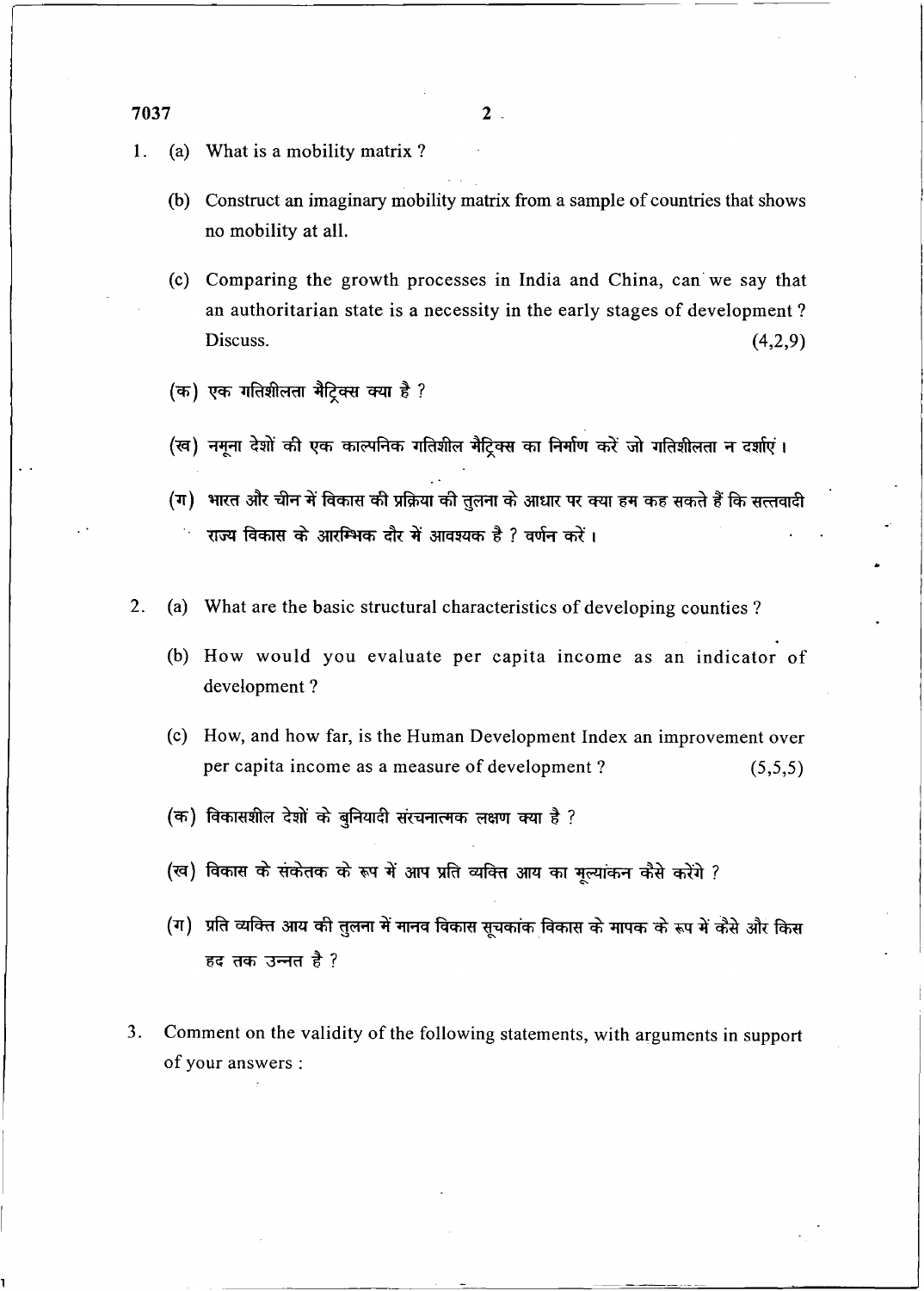..

- (a) If a relatively poor person loses income to a relatively rich person, the mean absolute deviation must rise.
- (b) The income gap ratio and the head count ratio as measures of poverty may lead to very different uses of anti-poverty resources by policy makers.
- (c) *The* poverty gap ratio and the income gap ratio are insensitive to inequality among the poor. (5,5,5)

अपने उत्तर के समर्थन में तर्क देते हुए निम्नलिखित कथनों की वैधता पर टिप्पणी करें:

- (क) यदि अपेक्षाकृत एक अमीर व्यक्ति की तुलना में अपेक्षाकृत एक गरीब व्यक्ति अपनी आय की हानि करता है तो निरपेक्ष विचनल माध्य बढना चाहिए।
- (ख) आय अंतर अनुपात और गरीबी गणना अनुपात का प्रयोग कर नीति निर्माता गरीबी कम करने वाले संसाधनों का उपयोग बहुत अलग-अलग ढंग से कर सकते हैं।
- (ग) गरीबी अंतर अनुपात और आय अंतर अनुपात गरीबों के बीच असमानता के प्रति असंवेदनशील है ।
- 4. The economy of Zenda has 10 people. Three of them live in the modern sector of Zenda and earn Rs. 200 per month. The rest live in the traditional sector and earn only Rs. 100 per month. One day, two new modern sector jobs open up and two people from the traditional sector move to the modern sector.
	- (a) Show, that the Lorenz curves of the income distributions before and after must cross. Do this in two ways
		- (i) By graphing the Lorenz Curves.
		- (ii) By first expressing both income distributions as divisions of a cake of size one and then showing that the two distributions are linked by opposing Dalton transfers.

*PT.O.*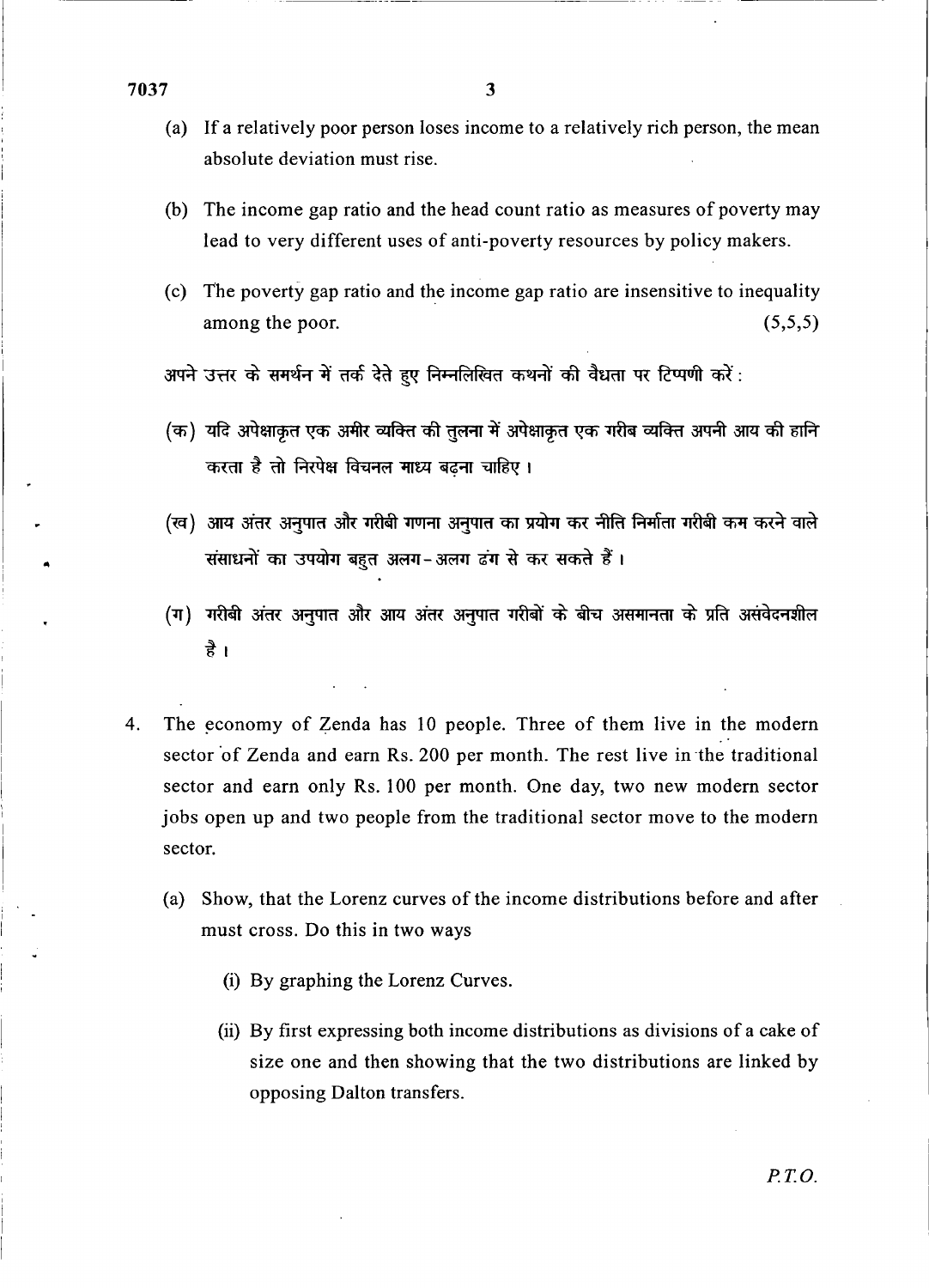(b) Calculate the coefficient of variation and the Gini coefficient for the two distributions. Do they agree about changes in inequality? Why?  $(7.8)$ 

जेन्दा की अर्थव्यवस्था 10 लोगों की है, इनमें से 3 जेन्दा के आधुनिक क्षेत्र में रहते है और प्रति माह 200 रुपये कमाते हैं बाकी पारम्परिक क्षेत्र में रहते हैं और प्रति माह 100 रुपये कमाते हैं । एक दिन, आधनिक क्षेत्र में दो नौकरियाँ उत्पन्न होती हैं पारम्परिक क्षेत्र से दो लोग आधुनिक क्षेत्र में आ जाते हैं -

- (क) दर्शाएं कि पहले और बाद के आय के वितरण की लोरेन्ज वक्र एक दूसरे को अवश्य करें। यह <u>दो तरीकों से करें।</u>
	- (i) लोरेंज वक्र के रेखांकन से
	- (ii) पहले दोनों आय वितरणों को एक समान आकार के हिस्सों में दिखाते हुए उसके बाद यह दिखाते हुए कि दोनों वितरण विरोधाभाषी डाल्टन बदलाव से जुड़ें हुए हैं।

*)* 

..

- (ख) दोनों वितरण के लिए भिन्नता के गुणांक और गिनी गुणांक की गणना करें। क्या आप असमानता में परिवर्तन के बारे में सहमत हैं। क्यों ?
- 5. (a) A country is described by the Solow model with a production function of  $y = k^{1/3}$ , where y is the output per capita and k is the stock of capital per capita. Suppose that k equals 9000. The fraction of output saved is 30% and the rate of depreciation is 5%. Population does not grow. Is the country at its steady state level of output per worker, above it or below it ? Explain how you arrived at your answer.
	- (b) State one reason why a country with a lower ratio of capital to labour might grow faster that a country with a higher ratio, and one reason why it might grow slower.
	- (c) Does studying the growth expenence of countries that are currently rich provide evidence in support of the convergence hypothesis ? Explain.  $(5,5,5)$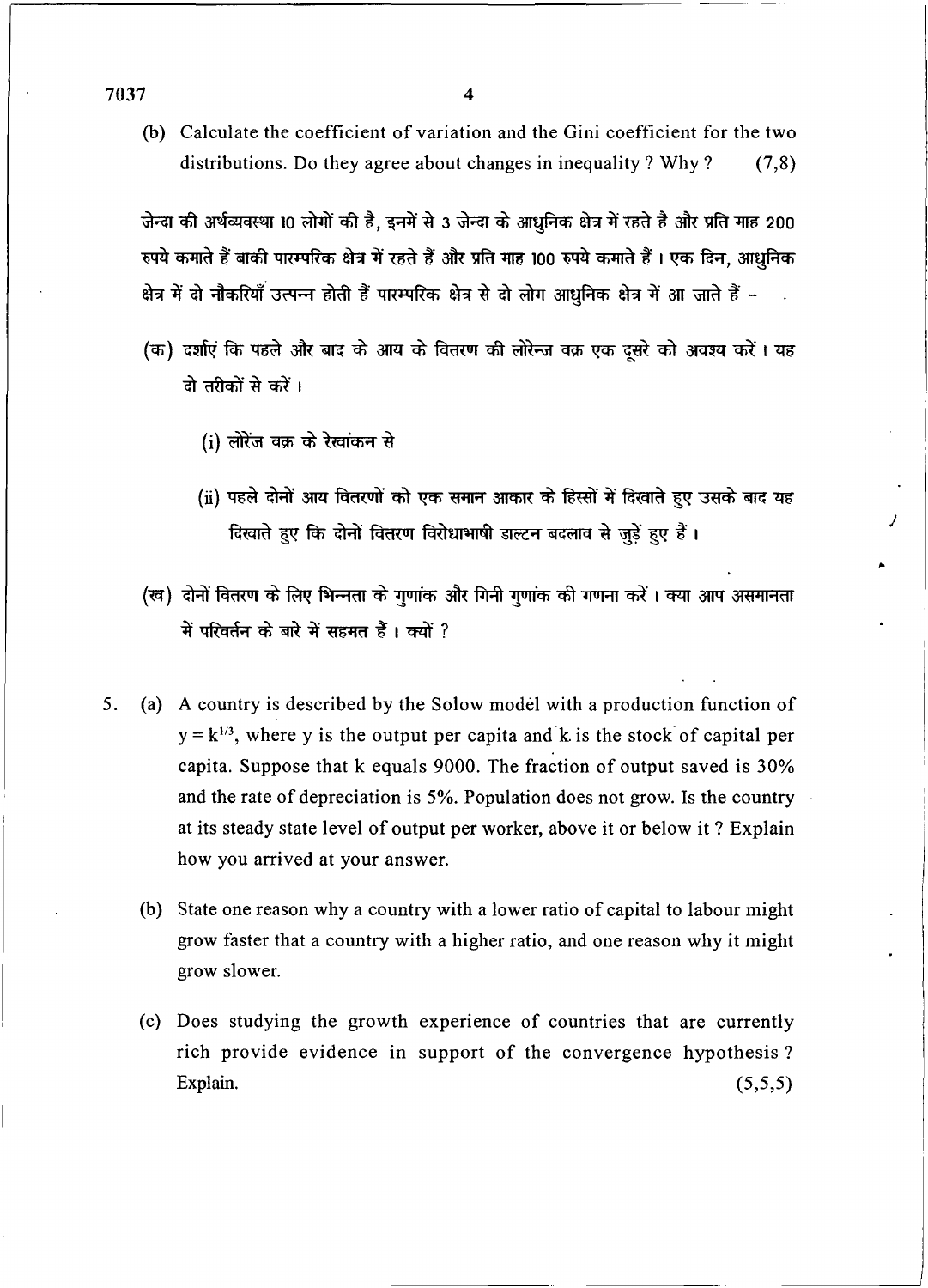$7037$  5

 $({\bf \overline a})$  एक देश जिसका उत्पादन फलन  ${\bf y} = {\bf k}^1$  $^{\prime\prime}$  है, सोलो मॉडल द्वारा वर्णित है, जहां y प्रति व्यक्ति उत्पादन और k प्रति व्यक्ति पूंजी का स्टॉक है। मान लीजिए k 9000 के समान है। उत्पादन में बचत का अंश 30 प्रतिशत है तथा मृत्यहास की दर 5 प्रतिशत है। यहां जनसंख्या स्थिर रहती है। क्या यह देश अपने प्रति मजदूर उत्पादन के स्थिर अवस्था स्तर से ऊपर या नीचे है ? आप

- (ख) एक कारण बताएँ कि क्यों कम पूंजी श्रम अनुपात वाला एक देश अधिक अनुपात वाले देश से अधिक तेजी से बढ सकता है ? इसके धीमी गति से बढने का भी एक कारण बताएँ।
- (ग) क्या वर्तमान समय में अमीर देशों के विकास के अनुभवों का अध्ययन अभिसरण परिकल्पना के समर्थन में प्रमाण प्रस्तुत करता है ? समझाइए।
- 6. (a) Explain why the endogeneity of population growth and sayings alters the implications of the Harrod Domar model.
	- (b) Discuss the endogenous growth model with complementarities as externalities. (7,8)
	- (क) व्याख्या कीजिए कि किस प्रकार जनसंख्या वृद्धि और बचत दर हारोड-डोमार के विकास मॉडल के **निहितार्थ को अंत: बदल देते हैं ?**
	- (ख) परकताओं को वाहताएँ मानते हुए अंतर्जात विकास मॉडल की व्याख्या करें।
- 7. From the diverse growth experiences across countries, illustrate that economic convergence need not necessarily entail convergence in institutions. (15)

विभिन्न देशों के विविध विकास के अनुभवों के आधार पर उदाहरण के साथ स्पष्ट करें कि आर्थिक अभिसरण के लिए संस्थाओं में अभिसरण होना आवश्यक नहीं है।

8. (a) "The problem is that the really big sums cannot be picked up through uncoordinated individual actions" (Mancur Olsen) Do you agree ? Give reasons for your answer. In the light of your answer, comment briefly on the role of the state in economic development.

 $\ddot{\cdot}$ 

 $P.T.O.$ 

r